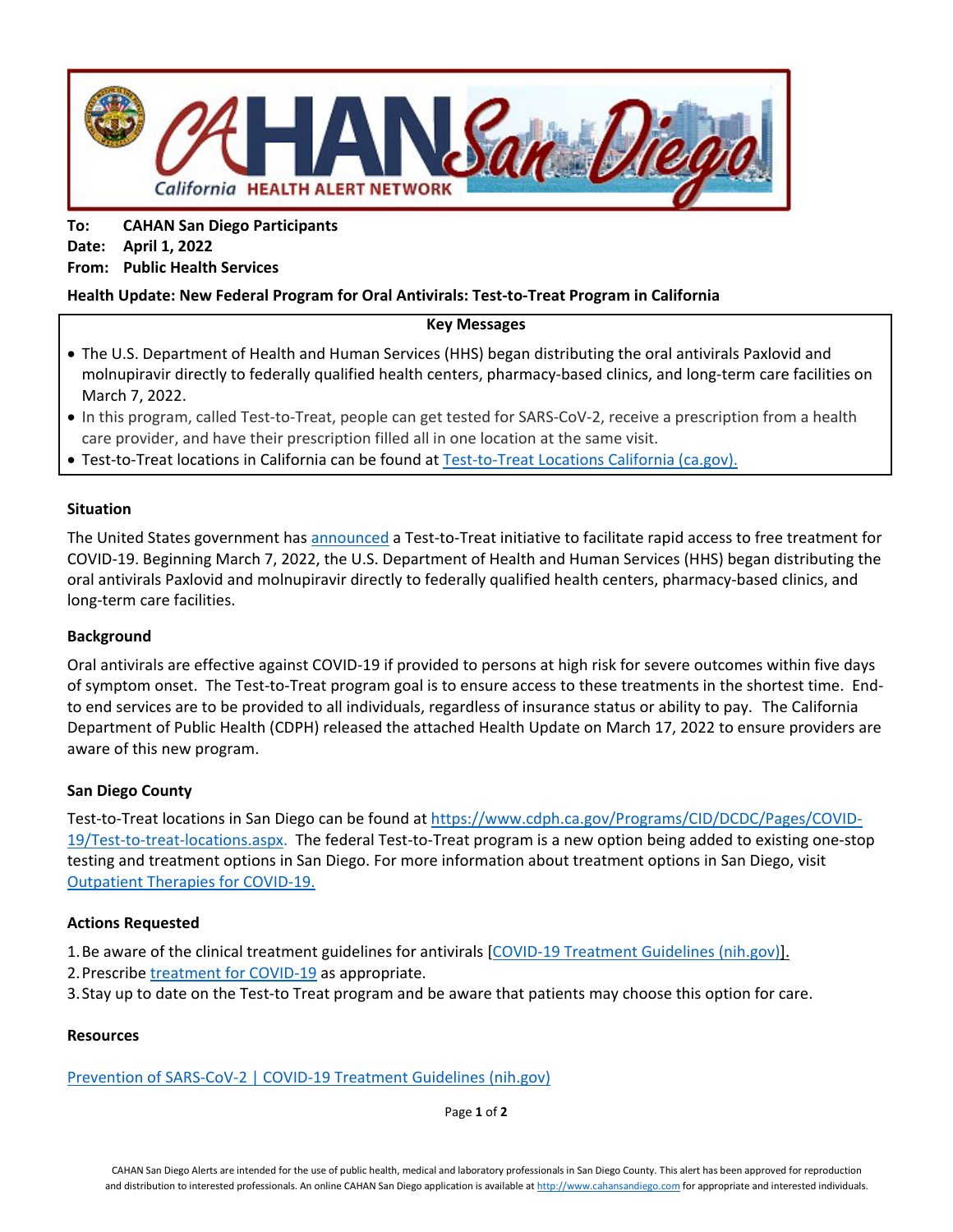[Get the Facts on COVID-19 Treatments \(ca.gov\)](https://www.cdph.ca.gov/Programs/CID/DCDC/Pages/COVID-19/Get-the-Facts-on-Treatments.aspx) [Test-to-treat locations California \(ca.gov\)](https://www.cdph.ca.gov/Programs/CID/DCDC/Pages/COVID-19/Test-to-treat-locations.aspx) [Monoclonal Antibody Regional Centers \(MARC\) \(sandiegocounty.gov\)](https://www.sandiegocounty.gov/content/sdc/hhsa/programs/phs/community_epidemiology/dc/2019-nCoV/CommunitySectors/Healthcare_Providers_Community_Clinics_Hospitals_and_Pharmacies/MARC.html)

Thank you for your participation.

#### **CAHAN San Diego**

County of San Diego Health & Human Services Agency<br>
Phone: (619) 692-8499; Fax: (858) 715-6458<br>
County of San Diego Health & Human Services Agency<br>
County Phone for pm/weekends/holidays: (858) 5 E-mail: [cahan@sdcounty.ca.gov](mailto:cahan@sdcounty.ca.gov) example and the secure Website: http://cahan.ca.gov Public Website[: http://www.cahansandiego.com](http://www.cahansandiego.com/)

Urgent Phone for pm/weekends/holidays: (858) 565-5255

Page **2** of **2**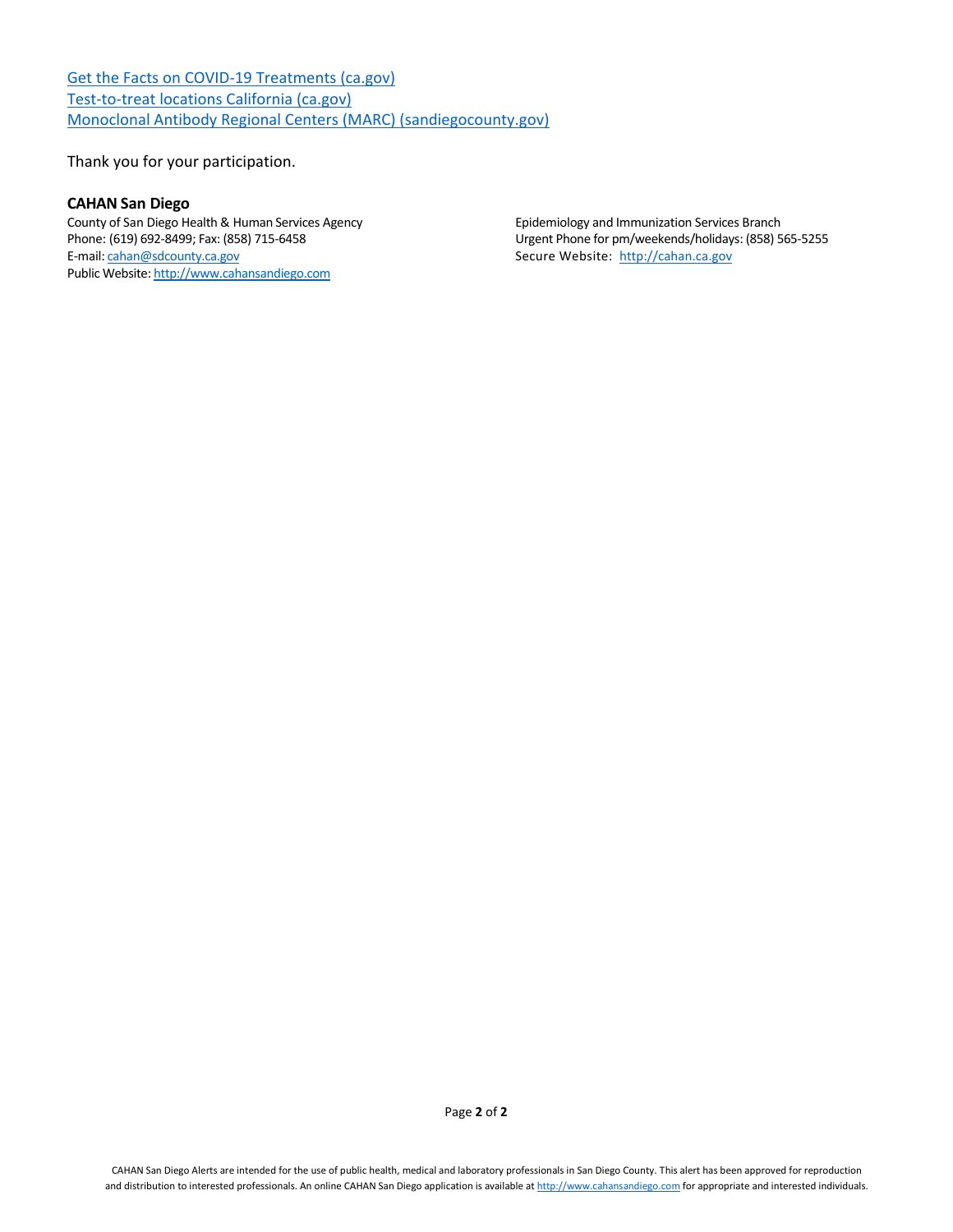

State of California—Health and Human Services Agency California Department of Public Health



*Director and State Public Health Officer Governor*

**Health Update on Federal Test-to-Treat Program in California**  March 17, 2022

# **Introduction**

The United States government has [announced](https://aspr.hhs.gov/testtotreat/Pages/default.aspx) a Test to Treat initiative to facilitate rapid access to free treatment for COVID-19. Beginning March 7, 2022, the U.S. Department of Health and Human Services (HHS) began distributing the oral antivirals Paxlovid and molnupiravir directly to federally qualified health centers, pharmacy-based clinics, and long-term care facilities.

This new initiative will not replace or impact the existing direct allocation system of therapeutics to California or the development of other Test to Treat strategies within the state or in jurisdictions. HHS will continue to [distribute](https://aspr.hhs.gov/COVID-19/Therapeutics/Distribution/Pages/default.aspx) COVID-19 treatments, including oral antivirals, to California for distribution to jurisdictions. All qualified healthcare providers can prescribe these therapeutics to patients who are at increased risk for developing severe COVID-19.

# **Locating Test to Treat Sites**

HHS plans to create a webpage for patients to locate Test to Treat facilities, with plans to launch later this month. Until that time, a list of federal Test-to-Treat locations in California can be found at [https://www.cdph.ca.gov/Programs/CID/DCDC/Pages/COVID-19/Test-to-treat](https://www.cdph.ca.gov/Programs/CID/DCDC/Pages/COVID-19/Test-to-treat-locations.aspx)[locations.aspx.](https://www.cdph.ca.gov/Programs/CID/DCDC/Pages/COVID-19/Test-to-treat-locations.aspx)

# **Adding Additional Test to Treat Sites**

At this time, the federally managed Test to Treat program will focus on Federal Retail Pharmacy Therapeutic Program (FRPTP) partners, Long Term Care Pharmacy partners, and associated sites.

Facilities not participating in the federal program which are able to offer Test to Treat services can be added to the new upcoming HHS Test to Treat locator. Any added Test to Treat site that is not in the federal program will receive product through the state and territorial distributions, so allocations to these added sites will come from the total product allocated to the jurisdiction by the California Department of Public Health (CDPH).

Local health jurisdictions will be responsible for vetting additional Test to Treat facilities in their jurisdictions. Once vetted and identified, Test to Treat facilities can be labeled and uploaded to the Health Partner Ordering Portal (HPOP) and will appear on the HHS Test to Treat locator. Local jurisdictions can email [CDPHTherapeutics@cdph.ca.gov](mailto:CDPHTherapeutics@cdph.ca.gov) to get local Test to Treat sites added to the HHS Test to Treat locator.